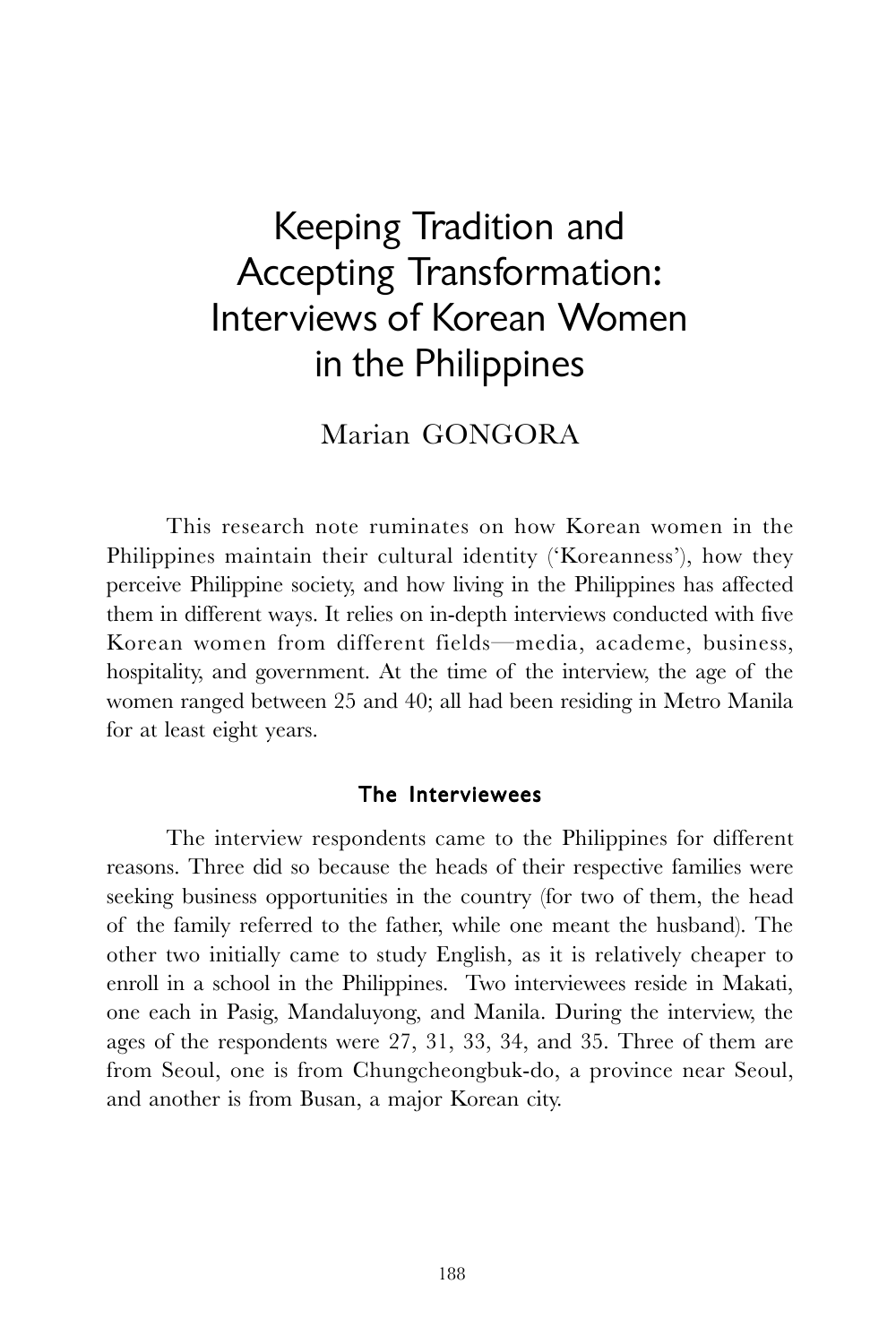Two of them had been in the Philippines for more than eight years during the time of the interview, while it had been 14, 15, and 18 years respectively for the other three. Three respondents return to Korea at least once a year to visit their relatives. One of them rarely does so since she no longer has any living kin in the country. Another respondent travels back to Korea two to four times a year to visit family and attend Korean Women's International Network conventions.

Among the respondents, one studied in the Philippines from elementary to college. Two graduated from Philippine universities. One completed graduate studies at a prestigious Philippine university and one studied English at a school owned and operated by a fellow Korean.

Two are married to Koreans who also work in the Philippines. One is dating a Korean guy who grew up in the US. One is single and is not dating anyone. Another divorced her Korean husband with whom she came to the Philippines.

# Korean Women's Roles and Status: From Past to Present

The roles of women in the highly stratified traditional Confucian Korean society are restricted to the household, where they have to be submissive wives and mothers.<sup>1</sup> However, certain historical events paved the way for specific transformations in the social roles and status of women.

The coming of Christian missionaries towards the end of the Yi Dynasty enabled Korean women to receive formal education and to adopt the idea of gender equality in the eyes of a Supreme Being (God) [Soh 1987, 37]. Second, rising demand for labor in the 1960s allowed women to join the workforce as the economy began to industrialize (Soh 1991, 20). They still, however, experienced discrimination in the workplace, receiving lower salaries and limited jobs or positions (Chang 1994, 14). Third, the democratization of South Korea in 1987, and the economic globalization that came with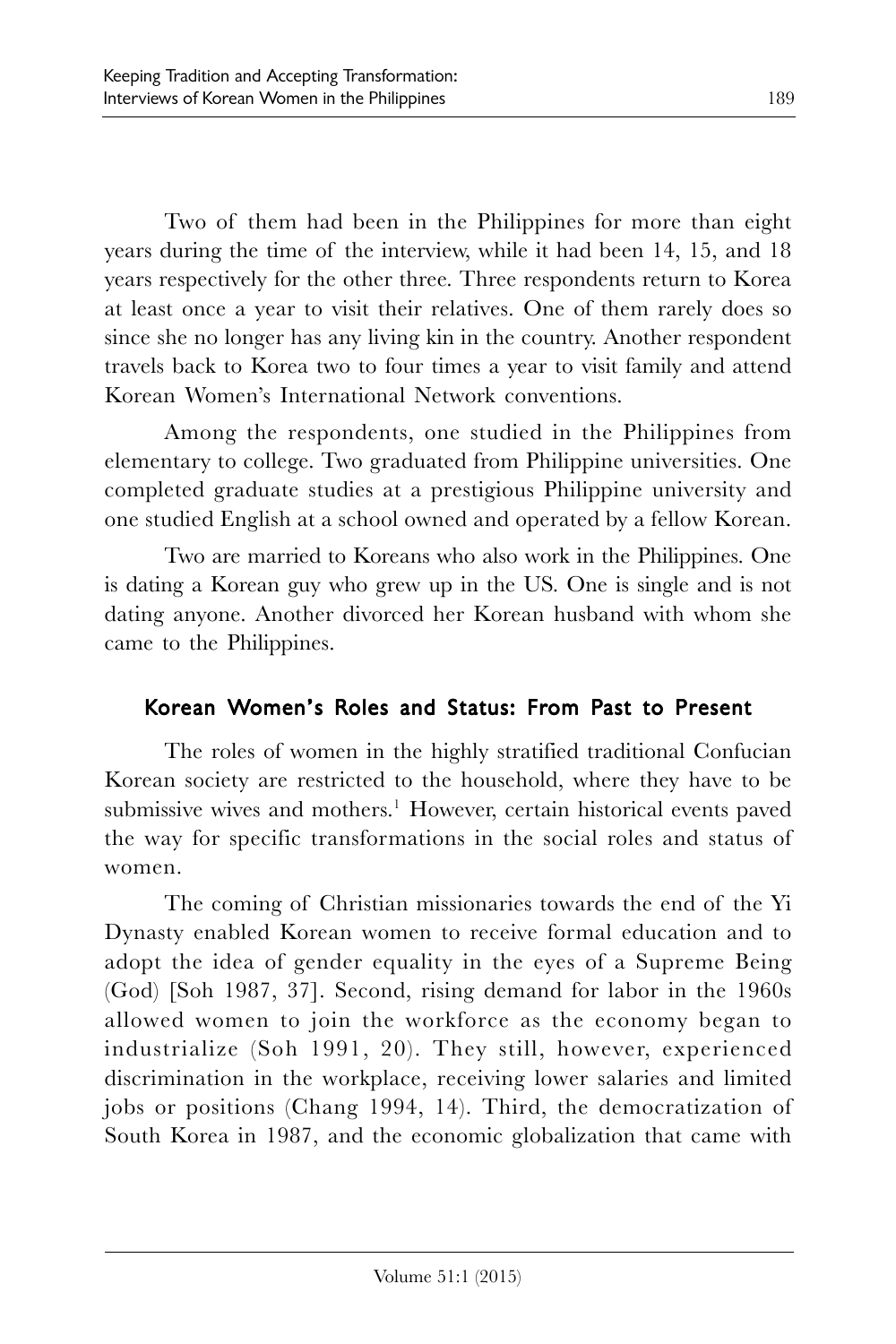the IMF bailout after the 1997–1998 Financial Crisis further transformed the role of women in society, along with their views on education, employment, political participation, marriage, reproduction, etc. (Yoon 2003, 3).<sup>2</sup> Advancements in information technology also boosted Koreans' access to western culture and ideas, including feminism and gender equality (Lee MJ 2008, 173).

Indeed, Korean women garnered many achievements in different fields. However, many of them feel that gender discrimination still exists (Choong 2007, 136). The interviewees said that the notion of the "ideal Korean woman" remains traditional: to be a good cook, and to be a submissive wife, mother, and daughter-in-law. She is expected to be feminine (with very fair skin to be considered beautiful), wise, silent (must not show emotion), and physically strong. Once married, she must serve her in-laws and perform her household duties perfectly—from rearing the children to doing the chores. As a woman younger than the mother-inlaw, she is ranked lowest in her husband's family and will only be viewed better after delivering a son.

In dual-earning families, working mothers are still expected to fully perform household duties (Lee OJ 2008, 181). In recent years, having a "good job" is now essential to being an "ideal wife" and is said to be one of the main reasons why modern Korean women delay marriage; if they are single, they do not have to carry as much burden. At any rate, one interviewee, after turning 30, was pressured by her family to get married. Evidently, family values have been changing, yet traditional ones remain dominant (Eun 2008, 147).

## On Maintaining Korean Identity or 'Koreanness' in the Philippines

Continuous interaction with fellow Koreans in the Philippines was very important in maintaining the interviewees' Korean identity, as is living with their families. One of them lived with a Korean pastor who is her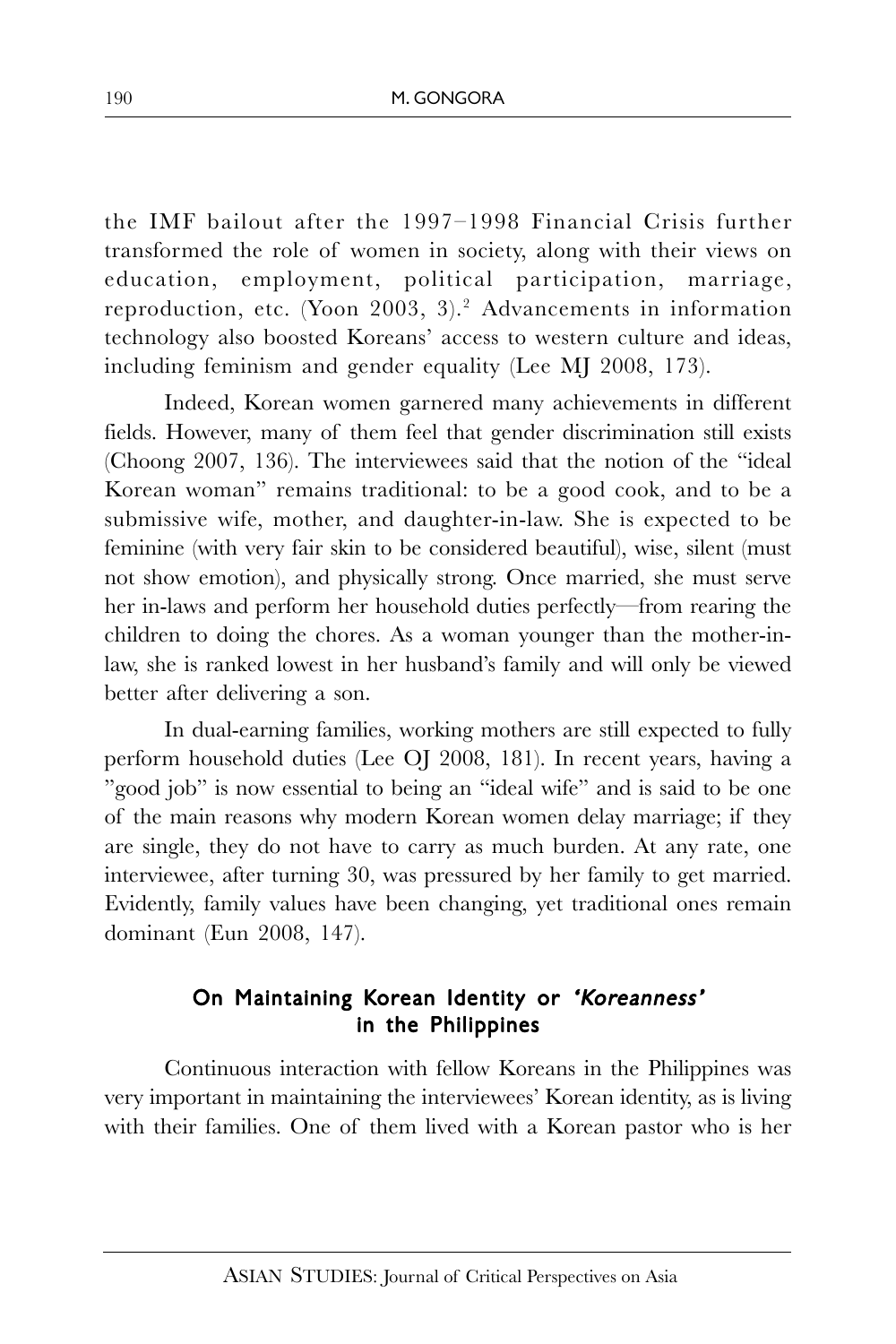father's friend; two often meet their Korean friends and chat with their family and other friends in Korea during the initial period of stay in the Philippines. Two respondents eventually married Korean men they met in the Philippines. Four of them also speak Korean at home. And for four of the respondents, working with Koreans helps them maintain their identity. Two of them work for Koreans (forwarding company and government). One handles Korean accounts (hotel), while another writes articles in Korean that are published in Korea.

Membership in Korean organizations also contributes to maintaining the Korean identity of the respondents, as does churchgoing for two of them. In church, they meet other Koreans, worship in the Korean language, and hold activities, such as communal readings of Korean books. One interviewee participates in activities organized by the Korean Embassy and other associations in the Philippines. Another interviewee is a member of the Korean Women's Association in the Philippines.

All of the respondents eat Korean food at home, often visit Korean restaurants in the Philippines, and consume Korean products in the country. Two of them also taught their Filipina house helpers to cook Korean food at home, and four mentioned that they buy Korean products from Koreans. One admitted that she visits Korean salons to have her hair done and buys clothes from Korea.

All of them shared that they maintained their Korean identity through cable television channels (KBS, MBC, SBS, etc.) where they watch Korean news, Korean dramas, etc. They also receive updates on Korean society back home via the internet (news, shows, TV series), especially through Korean websites (Daum, Naver, Yahoo! Korea, etc.). Apparently, media and technology not only paved the way for changes in the status of women in Korea but also served as a means to preserve their Korean identity in a foreign land.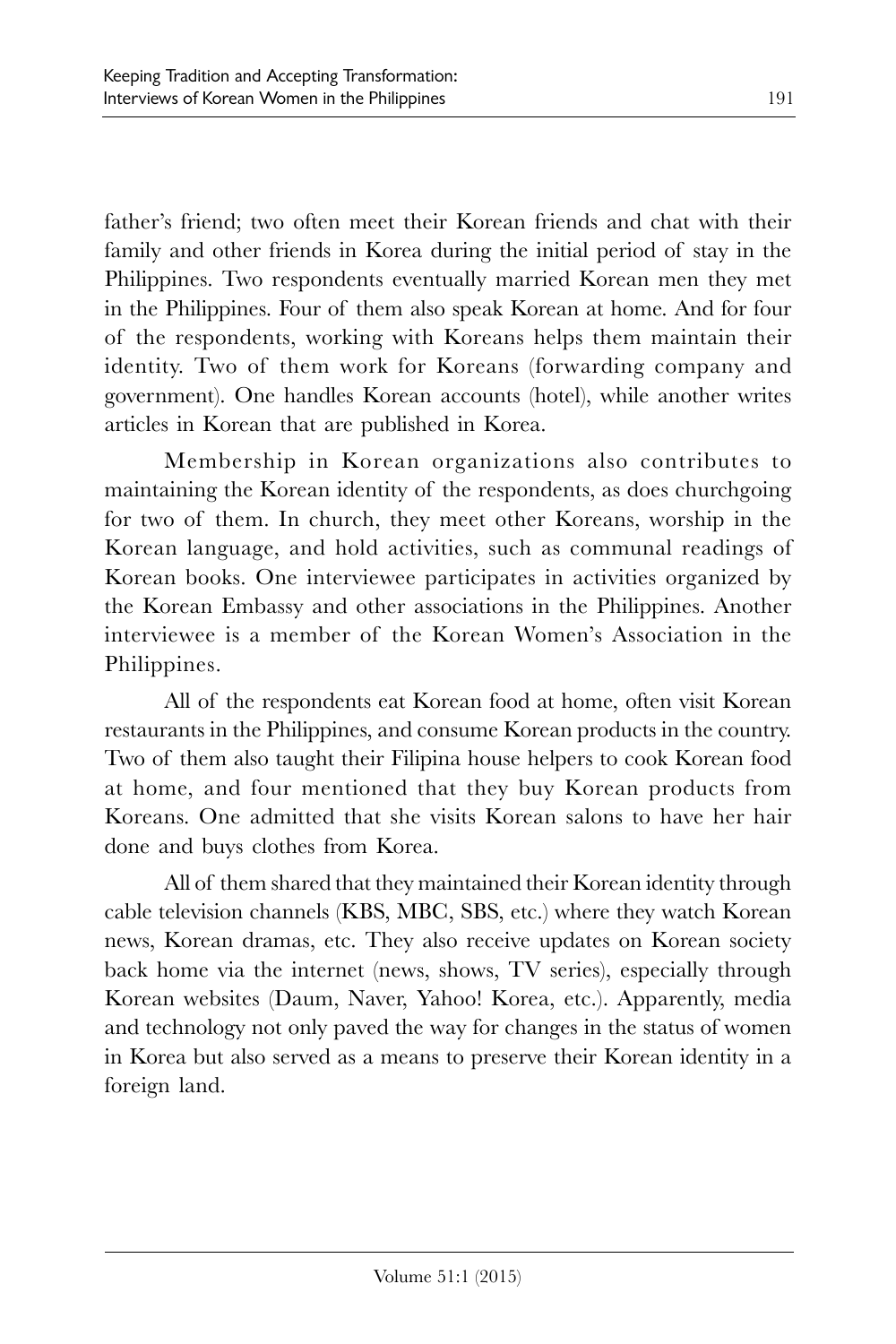### Reflections of Korean Women on Living in the Philippines

#### Fashion and Food Preferences

Two respondents are often mistaken by other Koreans as Chinese-Filipina to the extent that they would even talk to the respondents in English. Another two are no longer used to the cold weather in Korea; one even avoids the country during winter because it is already too cold for her. Also, one changed her fashion during her stay in the Philippines, buying from local Filipino shops and not feeling the need to change her hairstyle as often as other Korean women. She even tanned her skin, which is considered less feminine by Korean men. Another does not feel the need to always eat Korean food and instead prefers Filipino food.

### General Views and Attitudes

All the respondents admitted that they feel less stress and less pressure in the Philippines than in Korea. One commented that "life is simple" as everything goes on a "natural and relaxed pace." In Korea, everything has to be "ppali ppali" (fast fast) and "it's all work, work, work," said another respondent. One interviewee observed that coming on time is not strictly practiced in the Philippines, but she tries to come to the office early and go home late to set a good example to all her colleagues. The interviewees also became more tolerant of tardiness, but they still feel the pressure to work hard and come on time or earlier when they work with other Koreans in the Philippines.

One admitted that she now has a more positive attitude in life; even her friends in Korea noted that she looks very happy and relaxed. She mentioned that back in Korea, she would always have to plan things and worry about her life and her future. But after staying in the Philippines, she learned to live spontaneously without worrying too much about the future. Another respondent remarked that "Filipinos do not care about the past and do not worry about the future," unlike Koreans who are always pressured to work hard and succeed in a society that is afraid of failure. One noticed that she became less uptight after staying in the Philippines for more than five years.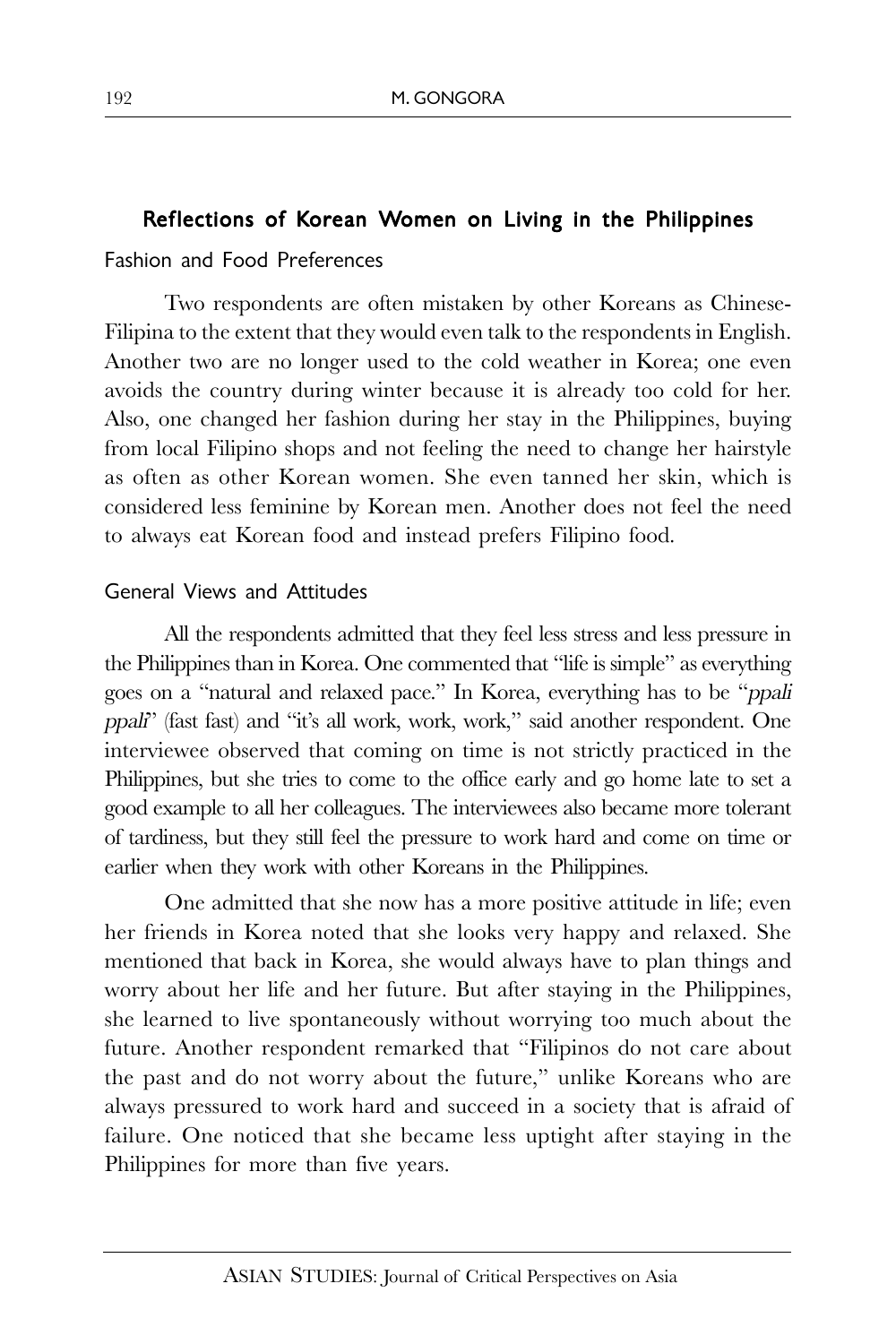The respondents consider the Philippines a free and open-minded society; they describe Filipinos as "kind/hospitable to foreigners," "friendly with other countries," "sweet and friendly," "generous," and a "happy people." Two respondents became more open-minded and understanding of other cultures because of their stay in the Philippines. One mentioned that she learned to respect other cultures and points-of-view, including those of Filipinos. Another said that staying in the country allowed her to think globally and become friendly to strangers. One grew more tactful, since Filipinos can be sensitive, and learned the (Filipino) custom of inviting visitors to their homes to have a meal.

Unlike in Korea wherein everyone is in a rush and do not care about other people, the respondents said that Filipinos acknowledge strangers. "When Filipinos catch the eye of another person, even if they do not know them, they will nod at each other or smile," remarked one respondent. Another admitted that whenever she goes back to Korea, she feels the individualism and the lack of warmheartedness. "I feel like a foreigner whenever I go back to Korea," confided one interviewee. Another respondent spoke about learning to smile or nod at strangers after living in the Philippines. One said that her friends noticed that, after residing in the country, she is already like a Filipino, who is always smiling.

## Views on Gender and Marriage

They observed that women and men in Philippine society are equal. One of them said that men and women can be friends here because "sexuality does not come into play." They note that gays are common and are even accepted. One respondent admitted that she hated seeing gay men when she was still in Korea, but it became acceptable for her after living in the Philippines. One respondent now has gay friends.

The respondents unanimously observed that women are more empowered and respected in the Philippines. One of them even said that the "Philippines is a good country for women" and that "lady first" is commonly practiced. One of them said that "I think Filipino women are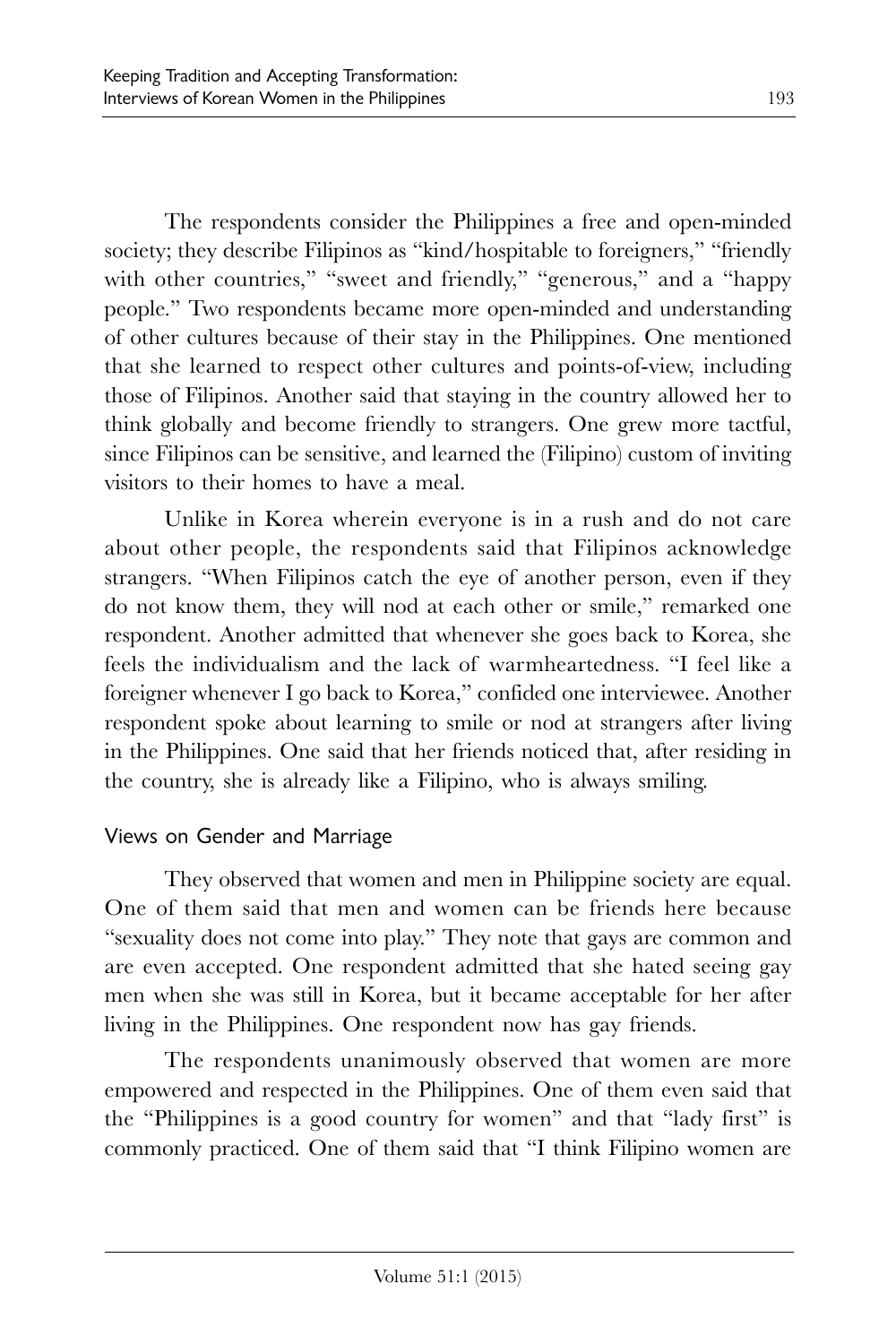higher than Filipino men." She recalled one Filipina colleague who became the financial provider because she was earning more than her husband, who had just quit his job. Another interviewee notes that Filipino women are considered the center of the family and are not required to be submissive to their husbands. One discussed that the responsibilities of taking care of parents in the Philippines fall to daughters, who, they perceive, are thus valued in the family. The reverse is true in Korea, where sons care for their parents and are given importance.

They all agree that there is less pressure on women in the Philippines than in Korea. Two respondents stressed that as Koreans, they are expected to be a "superwoman" who handles all the responsibilities and meeting expectations perfectly. One of them stressed that Filipino women can pursue a career path, unlike their Korean counterparts, who are bound to the household and need to make a lot of considerations before making any career decision. There is tremendous pressure on Korean women in Korea, especially if she is a working mother. "(It is) physically exhausting to be a woman in Korea because all the responsibilities go to the woman," said one. "It is very difficult to be a woman in Korea," added another. In the Philippines, working mothers can employ house helpers so that they can focus more on their careers. Two working mothers among the respondents emphasized that house helpers allow them to worry less about household chores and the care of the children.

"Life of a woman here is easier" (in the Philippines) because they can hire house helpers, drivers, etc. Food preparation is simple as well, with one dish and rice, unlike Korean cuisine, which requires a lot of side dishes. Because one can get help and food is cheaper and easier to prepare, one respondent admitted that she is no longer adept at preparing Korean meals. Another mentioned that in Korea even if women can afford to employ a house helper, older women will say, "why does she have a maid? Look at me, I'm already old yet I can still work."

One respondent said that she "enjoy(s) life as a woman" here in the Philippines. She feels more valued as a woman and feels that her male coworkers, both Filipinos and Koreans, respect her. "I am more comfortable here as a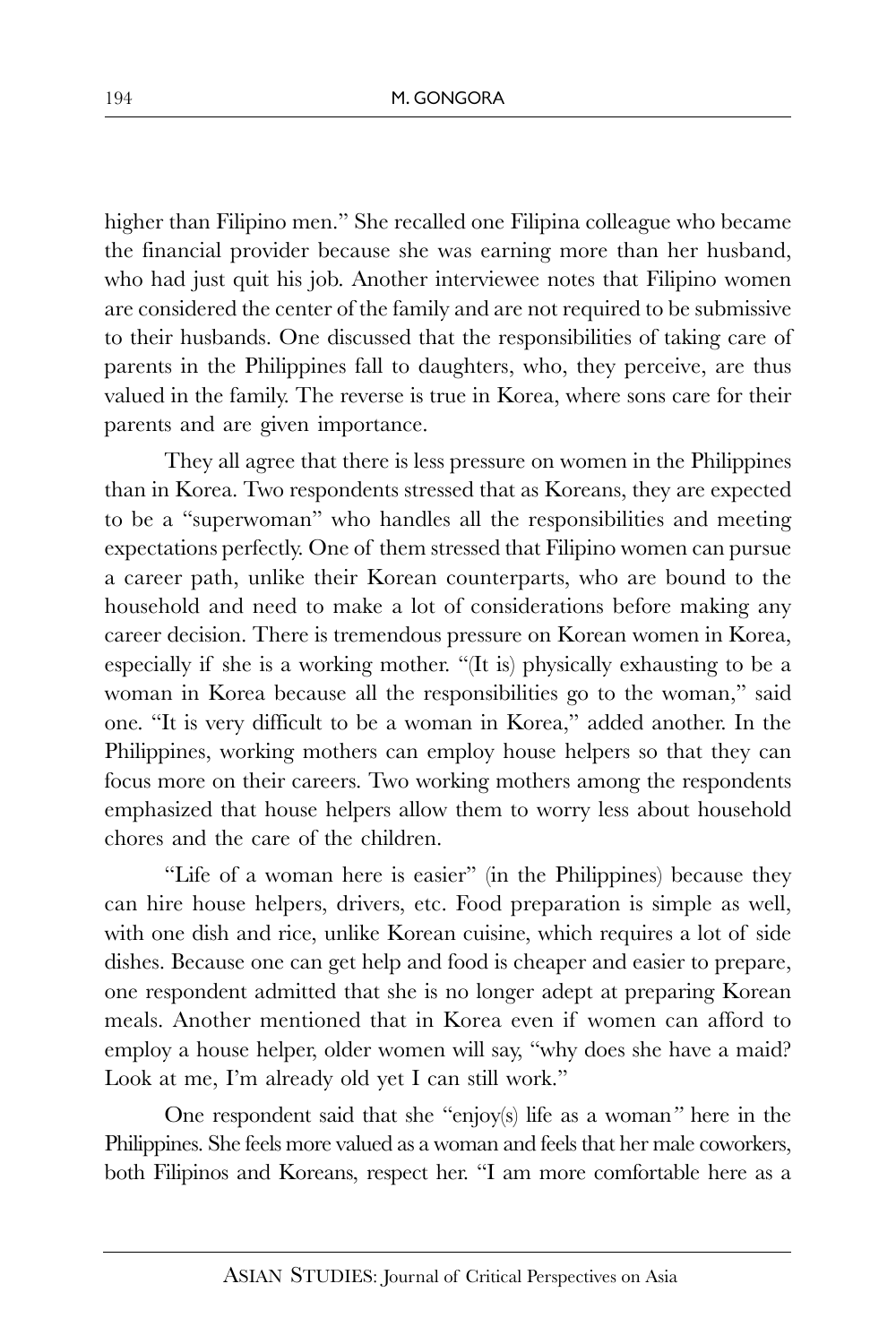woman and as a human being," shared one respondent. Staying in the Philippines gave her a stronger belief that men and women must be equal.

Four of them mentioned that they became more open to marrying foreign men; two respondents defined the typical Korean man as macho and domineering, respectively; another respondent said that a traditional Korean man wants a woman to be a housewife, works hard to provide for the family, does not share any responsibility at home, and has at times a social license to cheat on his wife. One woman stressed that if she will marry again, it will not be to a typical Korean man; and that if she will have children, she does not want them to grow up in Korea because she does not want them to undergo the pressure she experienced.

Three respondents mentioned that their parents were not open to the idea of having a foreign son-in-law. And one of them is afraid for her children to marry a non-Korean because they might encounter problems arising from cultural differences; she is, however, willing to consider such a union as long as they "love each other." One respondent said that she does not want to marry a typical Korean man, but coming from a family with traditional values, she would probably marry one anyway, since it would be more acceptable to her parents.

After residing in the Philippines for an extended period of time, all of the women interviewed were transformed in different ways. One even stressed that she "fell in love with the Philippines" to the extent that she is thinking of changing her citizenship.

## Closing Remarks

Staying in the Philippines has modified the attitudes, behavior, and values of the interviewees even as they maintain their Koreanness. The advancement of technology and communication through the Internet and cable TV has kept them up-to-date on Korean news, shows, and trends. The Korean women observed that Philippine society values women more, and living in the country has empowered them as women. Filipinos have been interacting with Korean women living in the Philippines. But do they,